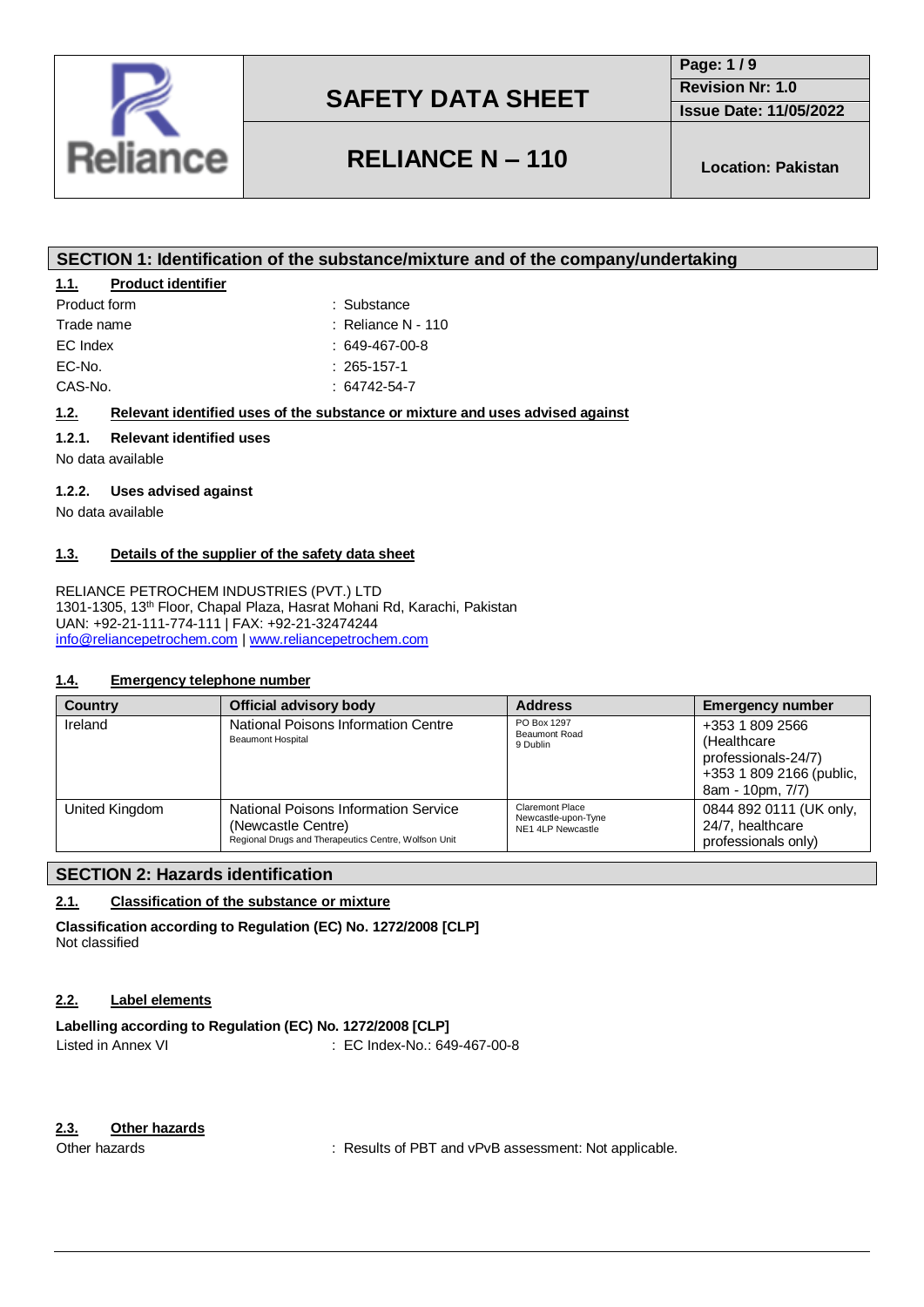

**Page: 2 / 9 Revision Nr: 1.0**

**Issue Date: 11/05/2022**

# **RELIANCE N – 110 Location: Pakistan**

| <b>SECTION 3: Composition/information on ingredients</b> |                                                                       |  |  |
|----------------------------------------------------------|-----------------------------------------------------------------------|--|--|
| 3.1.<br><b>Substances</b>                                |                                                                       |  |  |
| Comments                                                 | : Base oil: distillates hydrotreated heavy paraffinic (DMSO% $<$ 3 %) |  |  |
| Substance name                                           | $\therefore$ Reliance N - 110                                         |  |  |
| CAS-No.                                                  | $: 64742 - 54 - 7$                                                    |  |  |
| EC-No.                                                   | $: 265 - 157 - 1$                                                     |  |  |
| EC Index                                                 | $: 649-467-00-8$                                                      |  |  |
|                                                          |                                                                       |  |  |

| Substance name                                                     | <b>Product identifier</b>                                             | $\%$ | <b>Classification according</b><br>to Regulation (EC) No.<br>1272/2008 [CLP] |
|--------------------------------------------------------------------|-----------------------------------------------------------------------|------|------------------------------------------------------------------------------|
| Distillates, petroleum, hydrotreated heavy paraffinic<br>(DMSO<3%) | (CAS-No.) 64742-54-7<br>(EC-No.) 265-157-1<br>(EC Index) 649-467-00-8 | 100  | Not classified                                                               |

Full text of H-statements: see section 16

### **3.2. Mixtures**

Not applicable

| <b>SECTION 4: First aid measures</b>                                               |                                                                                                                                                                                                                                                                                                                |  |  |
|------------------------------------------------------------------------------------|----------------------------------------------------------------------------------------------------------------------------------------------------------------------------------------------------------------------------------------------------------------------------------------------------------------|--|--|
| <b>Description of first aid measures</b><br>4.1.                                   |                                                                                                                                                                                                                                                                                                                |  |  |
| Additional advice                                                                  | : First aider: Pay attention to self-protection! Concerning personal protective<br>equipment to use, see section 8. Never give anything by mouth to an unconscious<br>person. In case of doubt or persistent symptoms, consult always a physician. Show<br>this safety data sheet to the doctor in attendance. |  |  |
| Inhalation                                                                         | : Remove casualty to fresh air and keep warm and at rest. In case of doubt or<br>persistent symptoms, consult always a physician.                                                                                                                                                                              |  |  |
| Skin contact                                                                       | : Remove contaminated clothing and shoes. Gently wash with plenty of soap and<br>water. In case of doubt or persistent symptoms, consult always a physician.                                                                                                                                                   |  |  |
| Eyes contact                                                                       | : Rinse immediately carefully and thoroughly with eye-bath or water. In case of doubt<br>or persistent symptoms, consult always a physician.                                                                                                                                                                   |  |  |
| Ingestion                                                                          | : Rinse mouth thoroughly with water. Get medical advice/attention.                                                                                                                                                                                                                                             |  |  |
| Most important symptoms and effects, both acute and delayed<br>4.2.                |                                                                                                                                                                                                                                                                                                                |  |  |
| Inhalation                                                                         | : The following symptoms may occur: May cause drowsiness or dizziness, Inhalation<br>may cause irritation (cough, short breathing, difficulty in breathing).                                                                                                                                                   |  |  |
| Skin contact                                                                       | : The following symptoms may occur: irritation (itching, redness, blistering), Drying up<br>of the skin.                                                                                                                                                                                                       |  |  |
| Eyes contact                                                                       | : The following symptoms may occur: Causes serious eye irritation, Risk of serious<br>damage to eyes.                                                                                                                                                                                                          |  |  |
| Ingestion                                                                          | : The following symptoms may occur: Burns or irritation of the linings of the mouth,<br>throat, and gastrointestinal tract, Symptoms of ingestion include drowsiness,<br>weakness, headache, dizziness, nausea, vomiting.                                                                                      |  |  |
| Indication of any immediate medical attention and special treatment needed<br>4.3. |                                                                                                                                                                                                                                                                                                                |  |  |

Treat symptomatically.

| <b>SECTION 5: Firefighting measures</b> |                                                                      |
|-----------------------------------------|----------------------------------------------------------------------|
| Extinguishing media<br><u>5.1.</u>      |                                                                      |
| Suitable extinguishing media            | : carbon dioxide (CO2), powder, alcohol-resistant foam, water spray. |
| Unsuitable extinguishing media          | : Strong water jet.                                                  |
|                                         |                                                                      |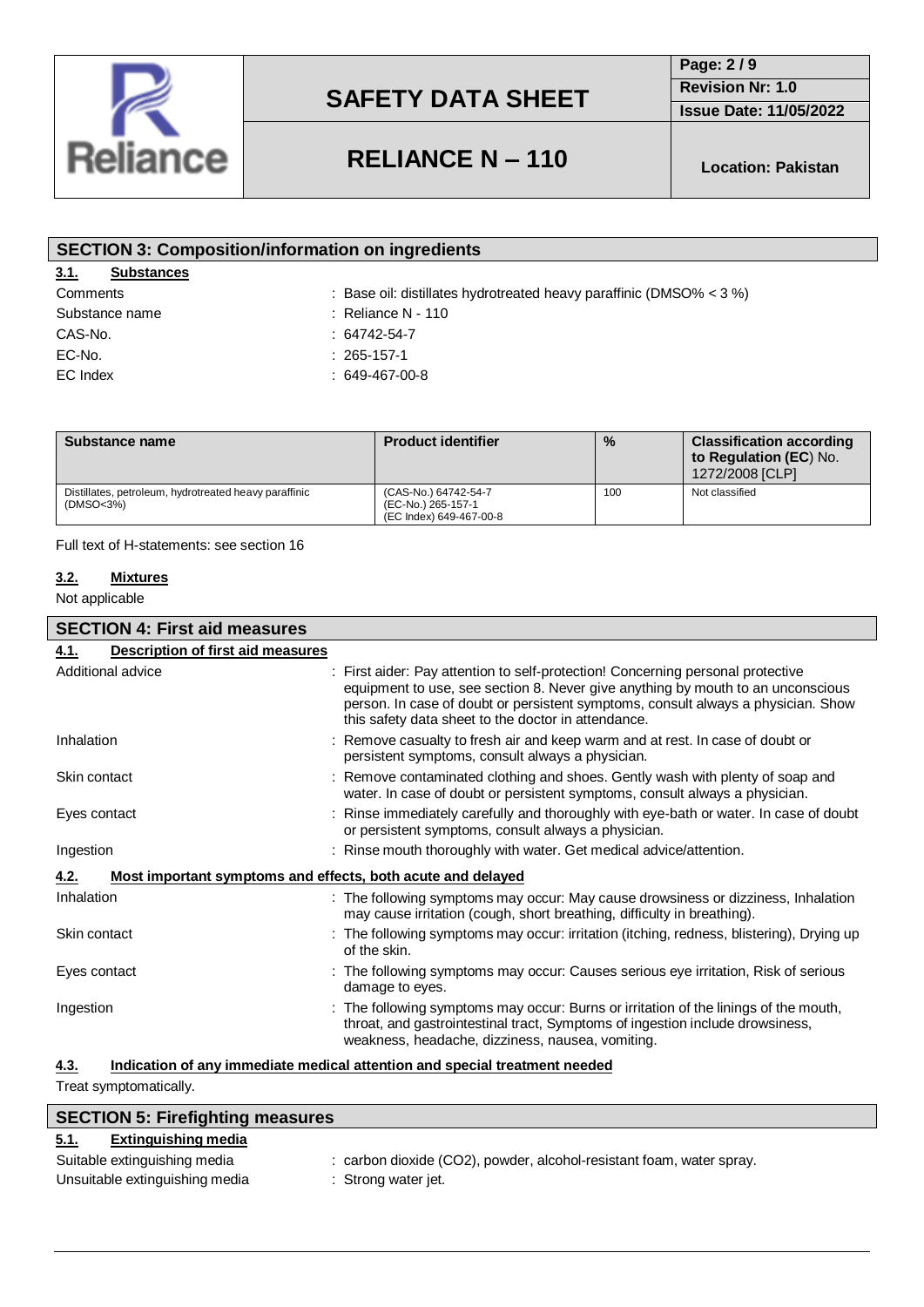

**Page: 3 / 9 Revision Nr: 1.0 Issue Date: 11/05/2022**

# **RELIANCE N – 110 Location: Pakistan**

| Special hazards arising from the substance or mixture<br><u>5.2.</u>                                |                                                                                                                                                                                                                                                                                                                                                                                                                                                                             |
|-----------------------------------------------------------------------------------------------------|-----------------------------------------------------------------------------------------------------------------------------------------------------------------------------------------------------------------------------------------------------------------------------------------------------------------------------------------------------------------------------------------------------------------------------------------------------------------------------|
| Specific hazards<br>: Not flammable. Heating will cause a rise in pressure with a risk of bursting. |                                                                                                                                                                                                                                                                                                                                                                                                                                                                             |
| Hazardous decomposition products in                                                                 | : Carbon oxides (CO, CO2).                                                                                                                                                                                                                                                                                                                                                                                                                                                  |
| case of fire                                                                                        |                                                                                                                                                                                                                                                                                                                                                                                                                                                                             |
| 5.3.<br><b>Advice for firefighters</b>                                                              |                                                                                                                                                                                                                                                                                                                                                                                                                                                                             |
| Firefighting instructions                                                                           | Evacuate area. Use water spray or fog for cooling exposed containers. Contain the<br>extinguishing fluids by bunding. Prevent fire fighting water from entering the<br>environment.                                                                                                                                                                                                                                                                                         |
| Protection during firefighting                                                                      | : Do not attempt to take action without suitable protective equipment. Self-contained<br>breathing apparatus.                                                                                                                                                                                                                                                                                                                                                               |
| Other information                                                                                   | Do not allow run-off from fire-fighting to enter drains or water courses. Dispose of<br>waste in accordance with environmental legislation.                                                                                                                                                                                                                                                                                                                                 |
| <b>SECTION 6: Accidental release measures</b>                                                       |                                                                                                                                                                                                                                                                                                                                                                                                                                                                             |
| 6.1.                                                                                                | <b>Personal precautions, protective equipment and emergency procedures</b>                                                                                                                                                                                                                                                                                                                                                                                                  |
| 6.1.1.<br>For non-emergency personnel                                                               |                                                                                                                                                                                                                                                                                                                                                                                                                                                                             |
| For non-emergency personnel                                                                         | Evacuate unnecessary personnel. Keep upwind. Provide adequate ventilation. Wear<br>recommended personal protective equipment. Do not breathe vapours. Avoid<br>contact with skin, eyes and clothing. Concerning personal protective equipment to<br>use, see section 8.                                                                                                                                                                                                     |
| 6.1.2.<br>For emergency responders                                                                  |                                                                                                                                                                                                                                                                                                                                                                                                                                                                             |
| For emergency responders                                                                            | Concerning disposal elimination after cleaning, see section 13. Concerning personal<br>protective equipment to use, see section 8.                                                                                                                                                                                                                                                                                                                                          |
| <b>Environmental precautions</b><br>6.2.                                                            |                                                                                                                                                                                                                                                                                                                                                                                                                                                                             |
|                                                                                                     | Do not allow to enter into surface water or drains. Notify authorities if product enters sewers or public waters.                                                                                                                                                                                                                                                                                                                                                           |
| Methods and material for containment and cleaning up<br>6.3.                                        |                                                                                                                                                                                                                                                                                                                                                                                                                                                                             |
| Methods for cleaning up                                                                             | : Stop leak if safe to do so. Dam up the liquid spill. Small quantities of liquid spill: take<br>up in non-combustible absorbent material and shovel into container for disposal.<br>Recover large spills by pumping (use an explosion proof or hand pump). This<br>material and its container must be disposed of in a safe way, and as per local<br>legislation. Place in a suitable container for disposal in accordance with the waste<br>regulations (see Section 13). |
| Reference to other sections<br>6.4.                                                                 |                                                                                                                                                                                                                                                                                                                                                                                                                                                                             |

Concerning personal protective equipment to use, see section 8. Concerning disposal elimination after cleaning, see section 13.

| <b>SECTION 7: Handling and storage</b>                               |                                                                                                                                                                                                                                                                                                                                                                                                                                                                                           |
|----------------------------------------------------------------------|-------------------------------------------------------------------------------------------------------------------------------------------------------------------------------------------------------------------------------------------------------------------------------------------------------------------------------------------------------------------------------------------------------------------------------------------------------------------------------------------|
| Precautions for safe handling<br>7.1.                                |                                                                                                                                                                                                                                                                                                                                                                                                                                                                                           |
| Precautions for safe handling                                        | : Provide adequate ventilation. Use personal protective equipment as required. Do not<br>breathe vapours. Avoid contact with skin, eyes and clothing. Ensure proper process<br>control to avoid excess waste discharge (temperature, concentration, pH, time).<br>Avoid release to the environment. Take any precaution to avoid mixing with<br>Incompatible materials, Refer to Section 10 on Incompatible Materials. Concerning<br>personal protective equipment to use, see section 8. |
| Hygiene measures                                                     | : Keep good industrial hygiene. Wash hands and other exposed areas with mild soap<br>and water before eating, drinking or smoking and when leaving work. Do not eat,<br>drink or smoke when using this product. Keep away from food, drink and animal<br>feedingstuffs. Remove contaminated clothes. Separate working clothes from town<br>clothes. Launder separately. Wash contaminated clothing before reuse.                                                                          |
| Conditions for safe storage, including any incompatibilities<br>7.2. |                                                                                                                                                                                                                                                                                                                                                                                                                                                                                           |
| Storage conditions                                                   | : Store in a dry, cool and well-ventilated place. Bund storage facilities to prevent soil<br>and water pollution in the event of spillage. Do not store near or with any of the<br>incompatible materials listed in section 10.                                                                                                                                                                                                                                                           |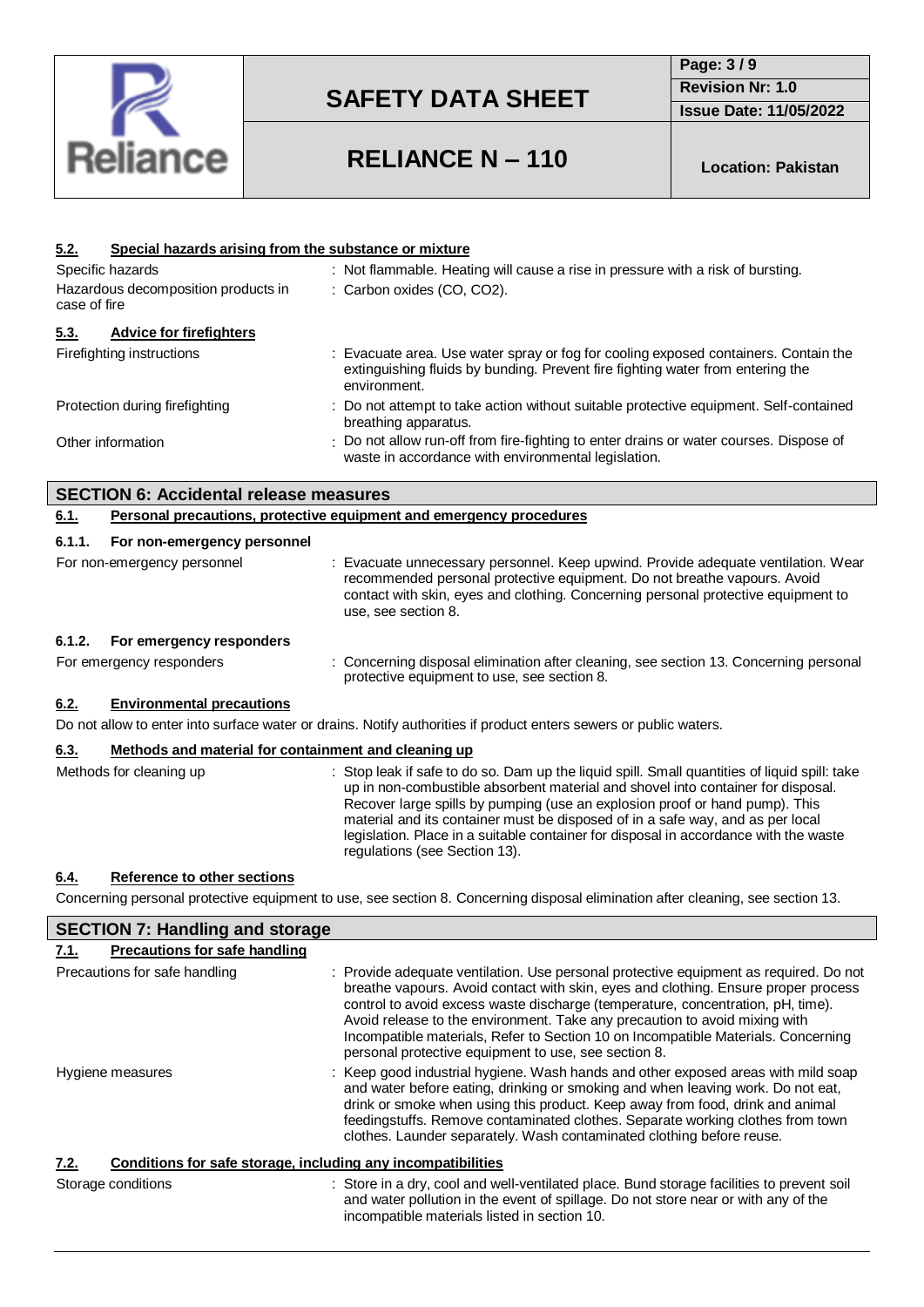

### **RELIANCE N – 110 Location: Pakistan**

**Page: 4 / 9 Revision Nr: 1.0**

**Issue Date: 11/05/2022**

| Packaging materials | : Keep only in the original container. |
|---------------------|----------------------------------------|
|---------------------|----------------------------------------|

### **7.3. Specific end use(s)**

No data available.

| <b>SECTION 8: Exposure controls/personal protection</b> |                                                                                                                                                                                                                                                                                                                                                                                                                             |  |  |
|---------------------------------------------------------|-----------------------------------------------------------------------------------------------------------------------------------------------------------------------------------------------------------------------------------------------------------------------------------------------------------------------------------------------------------------------------------------------------------------------------|--|--|
| <b>Control parameters</b><br>8.1.                       |                                                                                                                                                                                                                                                                                                                                                                                                                             |  |  |
| Additional information                                  | : Personal air monitoring :. Room air monitoring. Recommended monitoring<br>procedures                                                                                                                                                                                                                                                                                                                                      |  |  |
| <b>Exposure controls</b><br><u>8.2.</u>                 |                                                                                                                                                                                                                                                                                                                                                                                                                             |  |  |
| Engineering measure(s)                                  | : Provide adequate ventilation. Organisational measures to prevent /limit releases,<br>dispersion and exposure. See Section 7 for information on safe handling.                                                                                                                                                                                                                                                             |  |  |
| Personal protective equipment                           | : The type of protective equipment must be selected according to the concentration<br>and amount of the dangerous substance at the specific workplace.                                                                                                                                                                                                                                                                      |  |  |
| Hand protection                                         | : Wear chemically resistant gloves (tested to EN374). Suitable material: Nitrile rubber,<br>Neoprene, Thickness, >0.4mm, Breakthrough time :, 480 min. The quality of the<br>protective gloves resistant to chemicals must be chosen as a function of the specific<br>working place concentration and quantity of hazardous substances.                                                                                     |  |  |
| Eye protection                                          | : goggles. Use suitable eye protection (EN166)                                                                                                                                                                                                                                                                                                                                                                              |  |  |
| Body protection                                         | : Wear suitable protective clothing                                                                                                                                                                                                                                                                                                                                                                                         |  |  |
| Respiratory protection                                  | : In case of insufficient ventilation, wear suitable respiratory equipment. Half-face<br>mask (DIN EN 140). full face mask (DIN EN 136). Filter type: ABEK. The filter class<br>must be suitable for the maximum contaminant concentration<br>(gas/vapour/aerosol/particulates) that may arise when handling the product. If the<br>concentration is exceeded, self-contained breathing apparatus must be used. (EN<br>137) |  |  |
| Thermal hazard protection                               | : Not required for normal conditions of use. Use dedicated equipment.                                                                                                                                                                                                                                                                                                                                                       |  |  |
| Environmental exposure controls                         | : Avoid release to the environment. Comply with applicable Community environmental<br>protection legislation.                                                                                                                                                                                                                                                                                                               |  |  |

### **SECTION 9: Physical and chemical properties**

| Information on basic physical and chemical properties<br>9.1. |                           |
|---------------------------------------------------------------|---------------------------|
| Physical state                                                | : Liquid                  |
| Appearance                                                    | : liquid.                 |
| Colour                                                        | : Colourless to yellow.   |
| Odour                                                         | : Hydrocarbon-like.       |
| Odour threshold                                               | : No data available       |
| рH                                                            | : Not applicable          |
| Relative evaporation rate (butylacetate=1)                    | : No data available       |
| Melting / freezing point                                      | : Not applicable          |
| Freezing point                                                | : Not applicable          |
| Initial boiling point and boiling range                       | : No data available       |
| Flash point                                                   | : 215 °C                  |
| Auto-ignition temperature                                     | : No data available       |
| Decomposition temperature                                     | : No data available       |
| Flammability (solid, gas)                                     | : Not applicable, liquid  |
| Vapour pressure                                               | : $<$ 0,01 mmHg (37,8 °C) |
| Vapour density                                                | :>1                       |
| Relative density                                              | No data available         |
|                                                               |                           |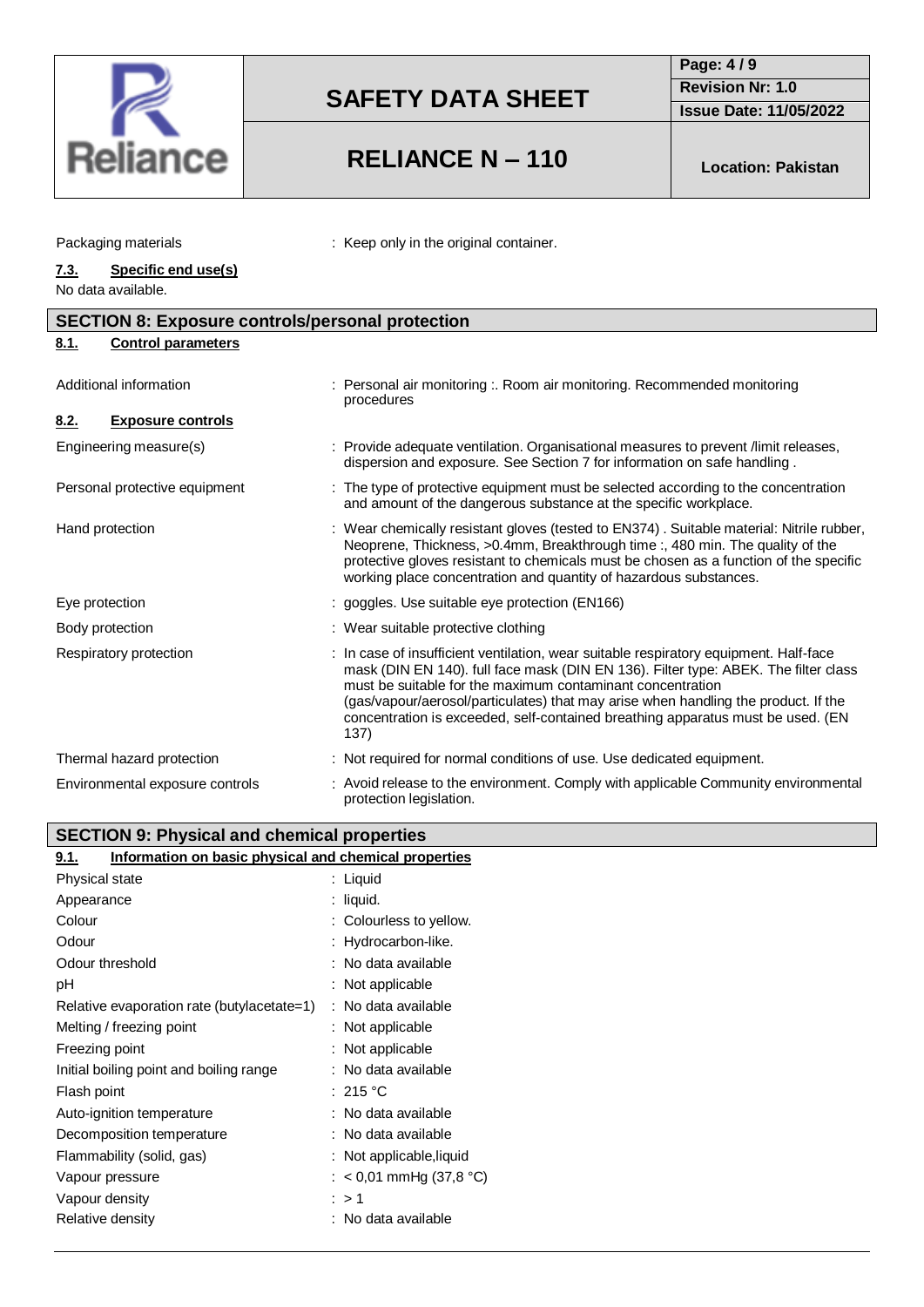

**Page: 5 / 9 Revision Nr: 1.0**

**Issue Date: 11/05/2022**

### **RELIANCE N – 110 Location: Pakistan**

: Not applicable. The study does not need to be conducted because there are no chemical groups associated with explosive properties present in the molecule.

are no chemical groups present in the molecule which are associated with oxidising

: Soluble in hydrocarbons. Water: Insoluble : No data available : 23,92 mm<sup>2</sup>/s (40 °C) : No data available

properties.

| Solubility |  |  |
|------------|--|--|
|            |  |  |

| Partition coefficient n-octanol/water |
|---------------------------------------|
| Kinematic viscosity                   |
| Dynamic viscosity                     |
| Explosive properties                  |

Oxidising properties : Not applicable. The classification procedure needs not to be applied because there

Explosive limits **Explosive limits Explosive limits Explosive limits EXPLOSIVE 2** 

### **9.2. Other information**

No data available

### **SECTION 10: Stability and reactivity**

**10.1. Reactivity**

Reference to other sections 10.4 & 10.5.

#### **10.2. Chemical stability**

Stable under normal conditions.

### **10.3. Possibility of hazardous reactions**

No dangerous reactions known under normal conditions of use.

#### **10.4. Conditions to avoid**

See Section 7 for information on safe handling.

#### **10.5. Incompatible materials**

See Section 7 for information on safe handling.

#### **10.6. Hazardous decomposition products**

Reference to other sections 5.2.

### **SECTION 11: Toxicological information**

#### **11.1. Information on toxicological effects**

Acute toxicity **interval on a set of classified (Based on available data, the classification criteria are not met)** 

|                                   | Distillates, petroleum, hydrotreated heavy paraffinic (DMSO<3%) (64742-54-7)                                  |
|-----------------------------------|---------------------------------------------------------------------------------------------------------------|
| LD50/oral/rat                     | > 5000 mg/kg                                                                                                  |
| LD50/dermal/rabbit                | > 2000 mg/kg                                                                                                  |
| Skin corrosion/irritation         | : Not classified (Based on available data, the classification criteria are not met)<br>pH: Not applicable     |
| Serious eye damage/irritation     | $\pm$ Not classified (Based on available data, the classification criteria are not met)<br>pH: Not applicable |
| Respiratory or skin sensitisation | Not classified (Based on available data, the classification criteria are not met)<br>÷                        |
| Germ cell mutagenicity            | : Not classified (Based on available data, the classification criteria are not met)                           |
| Carcinogenicity                   | : Not classified (Based on available data, the classification criteria are not met)                           |
| Reproductive toxicity             | Not classified (Based on available data, the classification criteria are not met)<br>÷                        |
| STOT-single exposure              | : Not classified (Based on available data, the classification criteria are not met)                           |
| STOT-repeated exposure            | : Not classified (Based on available data, the classification criteria are not met)                           |
| Aspiration hazard                 | : Not classified (Based on available data, the classification criteria are not met)                           |
| Reliance N - 110                  |                                                                                                               |
| $(64742 - 54 - 7)$                |                                                                                                               |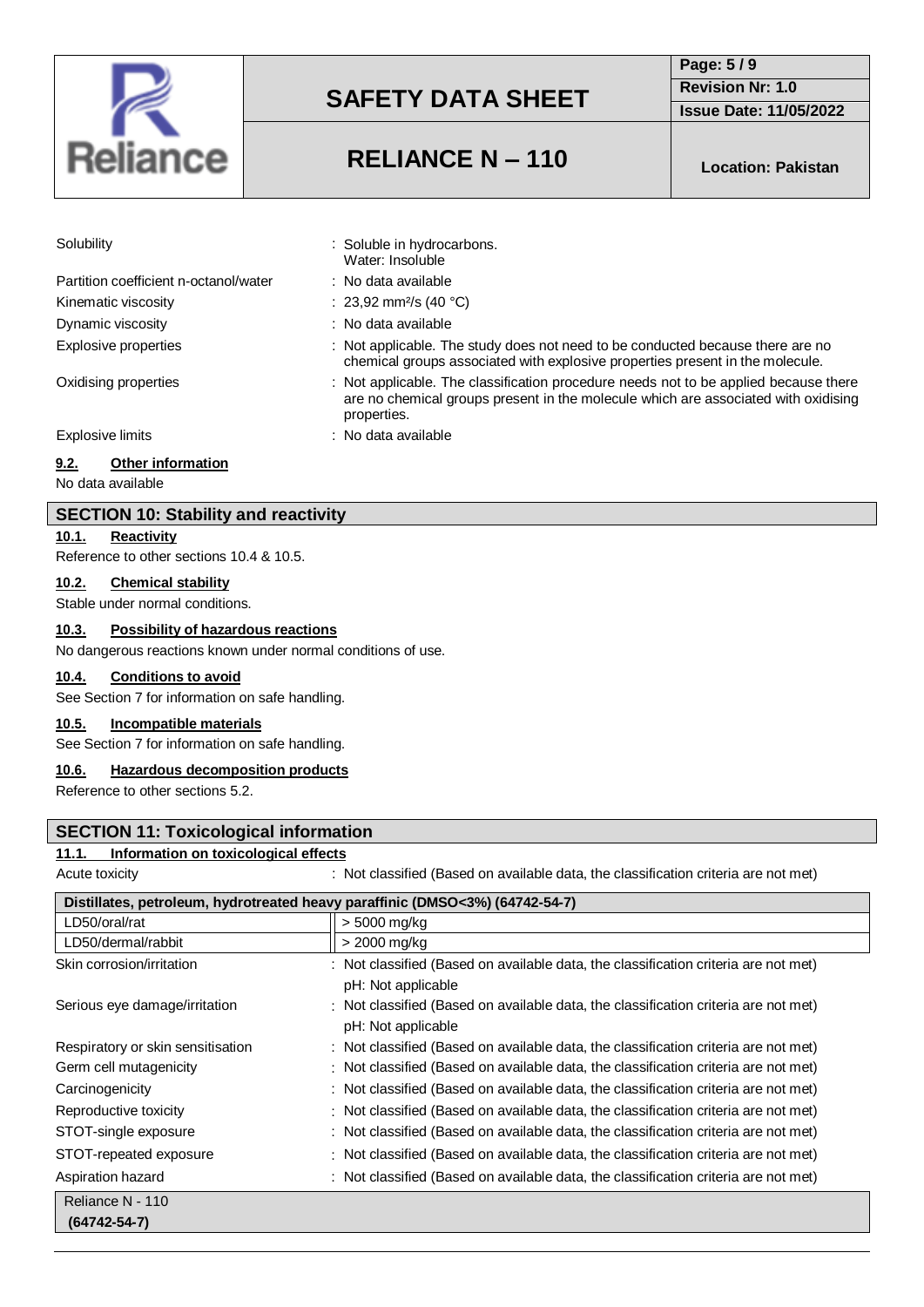

**Page: 6 / 9**

**Revision Nr: 1.0**

**Issue Date: 11/05/2022**

### **RELIANCE N – 110 Location: Pakistan**

| Reliance N - 110<br>$(64742 - 54 - 7)$ |                                                                                                                           |
|----------------------------------------|---------------------------------------------------------------------------------------------------------------------------|
| Kinematic viscosity                    | 23,92 mm <sup>2</sup> /s (40 °C)                                                                                          |
| Other information                      | : Symptoms related to the physical, chemical and toxicological characteristics. For<br>further information see section 4. |

### **SECTION 12: Ecological information**

#### **12.1. Toxicity**

Environmental properties : According to the criteria of the European classification and labelling system, the substance/the product has not to be labelled as "dangerous for the environment".

| Distillates, petroleum, hydrotreated heavy paraffinic (DMSO<3%) (64742-54-7) |                                                                  |  |
|------------------------------------------------------------------------------|------------------------------------------------------------------|--|
| $LC50 - Fish [1]$                                                            | > 5000 mg/l (Exposure time: 96 h - Species: Oncorhynchus mykiss) |  |
| EC50 - Crustacea [1]                                                         | > 1000 mg/l (Exposure time: 48 h - Species: Daphnia magna)       |  |

### **12.2. Persistence and degradability**

| Reliance N - 110                         |                    |
|------------------------------------------|--------------------|
| $(64742 - 54 - 7)$                       |                    |
| Persistence and degradability            | No data available. |
| 12 3<br><b>Riogecumulative notential</b> |                    |

#### **12.3. Bioaccumulative potential**

| Reliance N - 110                      |                    |
|---------------------------------------|--------------------|
| $(64742 - 54 - 7)$                    |                    |
| Partition coefficient n-octanol/water | No data available  |
| Bioaccumulative potential             | No data available. |

### **12.4. Mobility in soil**

| Reliance N - 110                                          |                   |  |  |
|-----------------------------------------------------------|-------------------|--|--|
| (64742-54-7)                                              |                   |  |  |
| Mobility in soil                                          | No data available |  |  |
| <u>12.5.</u><br><b>Results of PBT and vPvB assessment</b> |                   |  |  |

| Reliance N - 110               |                   |
|--------------------------------|-------------------|
| $(64742 - 54 - 7)$             |                   |
| Results of PBT assessment      | No data available |
| 12.6.<br>Other adverse effects |                   |

Other adverse effects : No data available.

| <b>SECTION 13: Disposal considerations</b>                        |                                                                                                                                                                                                                                                                                                                                                                                                                                                                                                                                |  |  |
|-------------------------------------------------------------------|--------------------------------------------------------------------------------------------------------------------------------------------------------------------------------------------------------------------------------------------------------------------------------------------------------------------------------------------------------------------------------------------------------------------------------------------------------------------------------------------------------------------------------|--|--|
| Waste treatment methods<br>13.1.                                  |                                                                                                                                                                                                                                                                                                                                                                                                                                                                                                                                |  |  |
| Product/Packaging disposal<br>recommendations                     | : Avoid release to the environment. Dispose of empty containers and wastes safely.<br>See Section 7 for information on safe handling. Refer to manufacturer/supplier for<br>information on recovery/recycling. Recycling is preferred to disposal or incineration.<br>If recycling is not possible, eliminate in accordance with local valid waste disposal<br>regulations. Handle contaminated packages in the same way as the substance itself.<br>Dispose of contaminated materials in accordance with current regulations. |  |  |
| European waste catalogue (2001/573/EC,<br>75/442/EEC, 91/689/EEC) | : This material and its container must be disposed of as hazardous waste<br>Waste codes should be assigned by the user, preferably in discussion with the waste<br>disposal authorities                                                                                                                                                                                                                                                                                                                                        |  |  |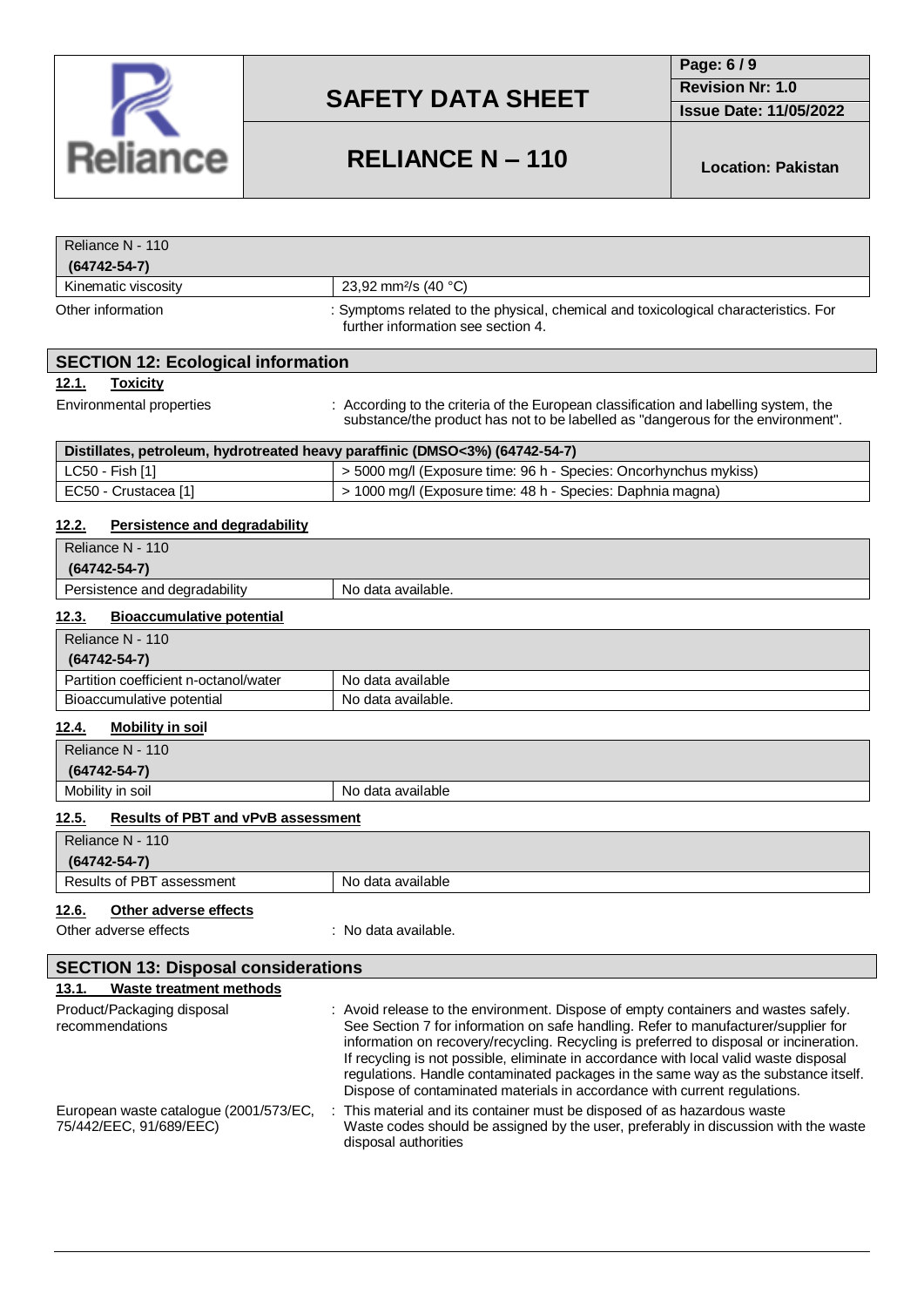

Page: 7 / 9 Revision No: 1.0

Issue Date: 11/05/2022

# **RELIANCE N – 110** Location: Pakistan

### **SECTION 14: Transport information**

|                                        | In accordance with ADR / RID / IMDG / IATA / ADN |                |                |                |
|----------------------------------------|--------------------------------------------------|----------------|----------------|----------------|
| <b>ADR</b>                             | <b>IMDG</b>                                      | <b>IATA</b>    | <b>ADN</b>     | <b>RID</b>     |
| 14.1.<br>UN number                     |                                                  |                |                |                |
| Not applicable                         | Not applicable                                   | Not applicable | Not applicable | Not applicable |
| UN proper shipping name<br>14.2.       |                                                  |                |                |                |
| Not applicable                         | Not applicable                                   | Not applicable | Not applicable | Not applicable |
| Not applicable                         | Not applicable                                   | Not applicable | Not applicable | Not applicable |
|                                        |                                                  |                |                |                |
| Transport hazard class(es)<br>14.3.    |                                                  |                |                |                |
| Not applicable                         | Not applicable                                   | Not applicable | Not applicable | Not applicable |
| Not applicable                         | Not applicable                                   | Not applicable | Not applicable | Not applicable |
| <b>Packing group</b><br>14.4.          |                                                  |                |                |                |
| Not applicable                         | Not applicable                                   | Not applicable | Not applicable | Not applicable |
| <b>Environmental hazards</b><br>14.5.  |                                                  |                |                |                |
| Not applicable                         | Not applicable                                   | Not applicable | Not applicable | Not applicable |
| No supplementary information available |                                                  |                |                |                |

### **14.6. Special precautions for user**

Special precautions for user : No data available

### **- Overland transport**

Not applicable

#### **- Transport by sea**

Not applicable

#### **- Air transport**

Not applicable

### **- Inland waterway transport**

Not applicable

#### **- Rail transport**

Not applicable

### **14.7. Transport in bulk according to Annex II of MARPOL 73/78 and the IBC Code**

Code: IBC : No data available.

### **SECTION 15: Regulatory information**

### **15.1. Safety, health and environmental regulations/legislation specific for the substance or mixture**

### **15.1.1. EU-Regulations**

No REACH Annex XVII restrictions Reliance N - 110 is not on the REACH Candidate ListReliance N - 110 is not on the REACH Annex XIV List

### **15.1.2. National regulations**

France Installations classées : Not applicable.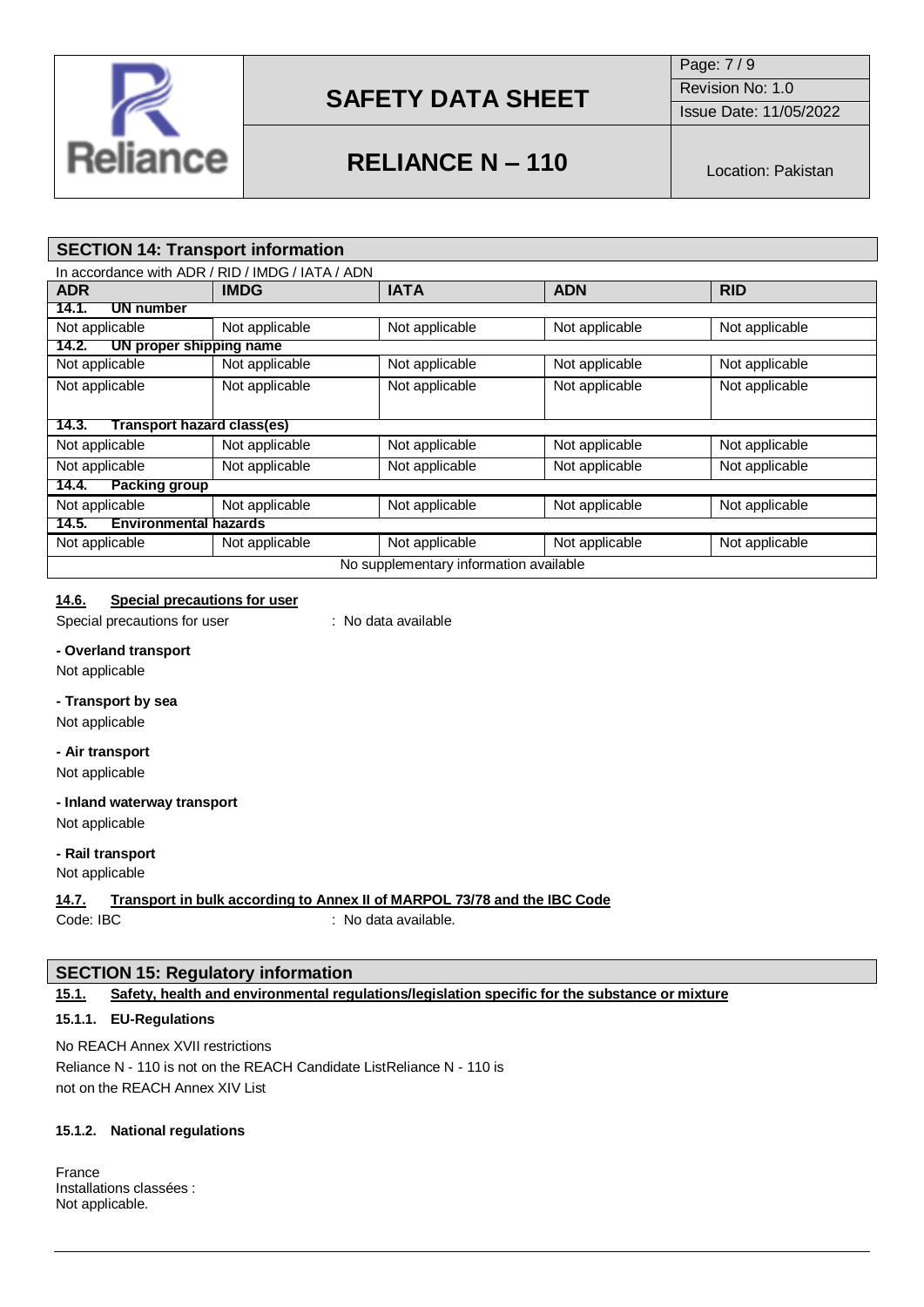

Page: 8 / 9 Revision No: 1.0 Issue Date: 11/05/2022

### **RELIANCE N – 110** Location: Pakistan

| <b>Netherlands</b>                                                                                                                                                                 |  |
|------------------------------------------------------------------------------------------------------------------------------------------------------------------------------------|--|
| $\therefore$ A (4) - Weinig schadelijk voor in water levende organismen; kan in het aguatisch<br>Waterbezwaarlijkheid<br>milieu op lange termijn schadelijke effecten veroorzaken. |  |
| SZW-lijst van kankerverwekkende stoffen<br>$:$ The substance is not listed                                                                                                         |  |
| SZW-lijst van mutagene stoffen<br>: The substance is not listed                                                                                                                    |  |
| NIET-limitatieve lijst van voor de<br>$:$ The substance is not listed<br>voortplanting giftige stoffen - Borstvoeding                                                              |  |
| NIET-limitatieve lijst van voor de<br>$:$ The substance is not listed<br>voortplanting giftige stoffen -<br>Vruchtbaarheid                                                         |  |
| NIET-limitatieve lijst van voor de<br>: The substance is not listed<br>voortplanting giftige stoffen – Ontwikkeling                                                                |  |

### **15.2. Chemical safety assessment**

No chemical safety assessment has been carried out

### **SECTION 16: Other information**

| Indication of changes: |                              |          |  |
|------------------------|------------------------------|----------|--|
| 2.2                    | Label elements               | Modified |  |
| 3                      | Composition                  | Modified |  |
| 8.1                    | Control parameters           | Modified |  |
| 11.1                   | Toxicological<br>information | Modified |  |
| 12.                    | Ecological information       | Modified |  |
| 15.1                   | <b>REACH Annex XVII</b>      | Modified |  |
| 15.1                   | National regulations         | Modified |  |
| 16                     | Other information            | Modified |  |

#### Abbreviations and acronyms:

| ABM = Algemene beoordelingsmethodiek                                                                                                                                                                                                                                                                                                                                                                                                                                                                                                                                                                            |
|-----------------------------------------------------------------------------------------------------------------------------------------------------------------------------------------------------------------------------------------------------------------------------------------------------------------------------------------------------------------------------------------------------------------------------------------------------------------------------------------------------------------------------------------------------------------------------------------------------------------|
| ADN = Accord Européen relatif au Transport International des Marchandises Dangereuses par voie de Navigation du Rhin<br>ADR = Accord européen relatif au transport international des marchandises Dangereuses par Route<br>CLP = Classification, Labelling and Packaging Regulation according to 1272/2008/EC<br>IATA = International Air Transport Association<br>IMDG = International Maritime Dangerous Goods Code<br>LEL = Lower Explosive Limit/Lower Explosion Limit<br>UEL = Upper Explosion Limit/Upper Explosive Limit<br>REACH = Registration, Evaluation, Authorisation and Restriction of Chemicals |
| BTT = Breakthrough time (maximum wearing time)                                                                                                                                                                                                                                                                                                                                                                                                                                                                                                                                                                  |
| DMEL = Derived Minimal Effect level                                                                                                                                                                                                                                                                                                                                                                                                                                                                                                                                                                             |
| DNEL = Derived No Effect Level                                                                                                                                                                                                                                                                                                                                                                                                                                                                                                                                                                                  |
| EC50 = Median Effective Concentration                                                                                                                                                                                                                                                                                                                                                                                                                                                                                                                                                                           |
| $EL50 = Median$ effective level                                                                                                                                                                                                                                                                                                                                                                                                                                                                                                                                                                                 |
| $E0 = E0 = E0$ in terms of reduction of growth rate                                                                                                                                                                                                                                                                                                                                                                                                                                                                                                                                                             |
| $ErL50 = EL50$ in terms of reduction of growth rate                                                                                                                                                                                                                                                                                                                                                                                                                                                                                                                                                             |
| $EWC = European waste catalogue$                                                                                                                                                                                                                                                                                                                                                                                                                                                                                                                                                                                |
| $LC50$ = Median lethal concentration                                                                                                                                                                                                                                                                                                                                                                                                                                                                                                                                                                            |
| $LD50 = Median lethal$ dose                                                                                                                                                                                                                                                                                                                                                                                                                                                                                                                                                                                     |
|                                                                                                                                                                                                                                                                                                                                                                                                                                                                                                                                                                                                                 |